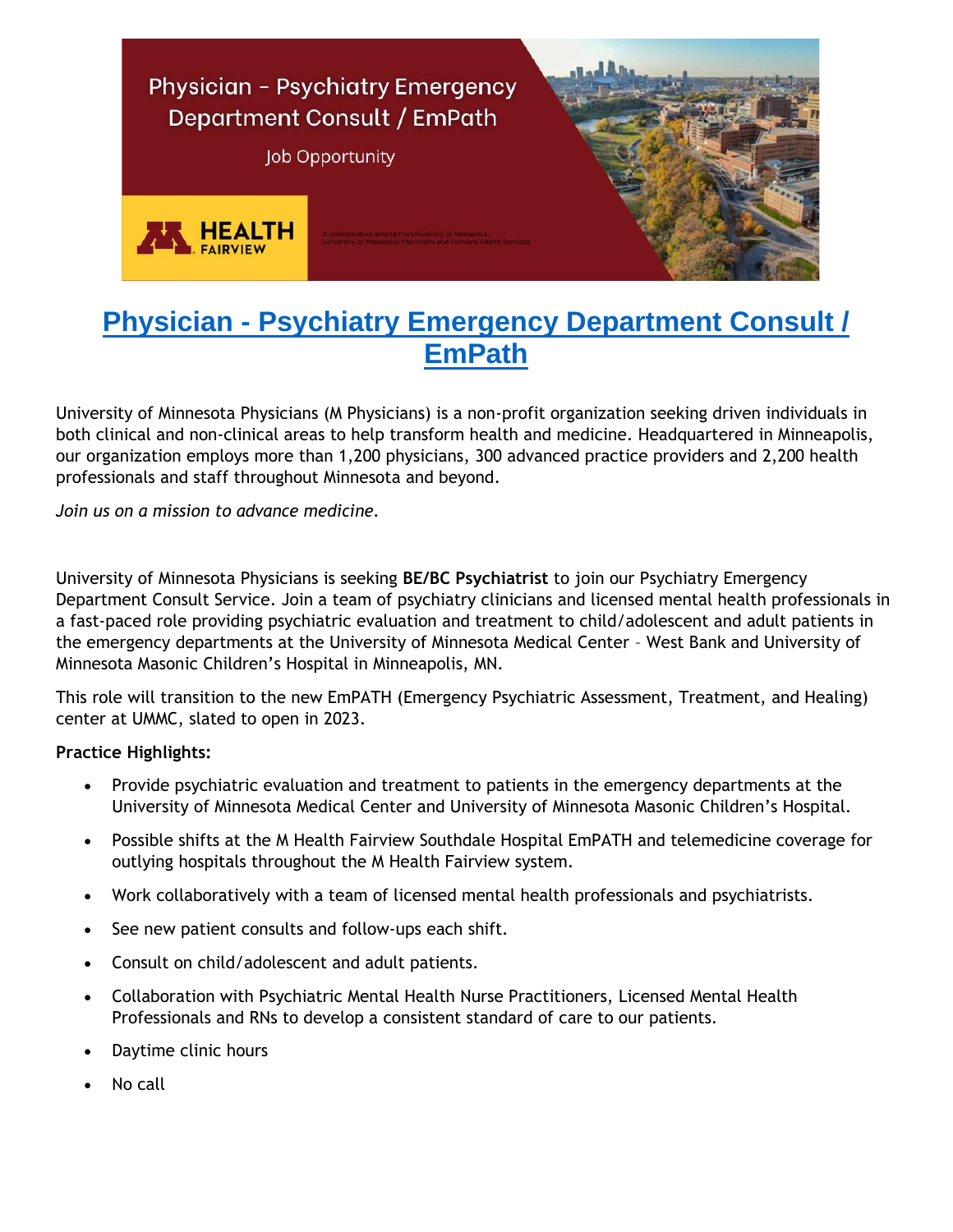## **Qualifications:**

- Graduate of an accredited ACGME Psychiatry residency and Child/Adolescent Psychiatry fellowshiptraining program.
- Board eligible/certified in Psychiatry and/or Child/Adolescent Psychiatry.
- Licensed or ability to obtain medical license and DEA in the State of Minnesota, and meet threshold criteria/qualifications for credentialing and privileges.

## **Preferred Qualifications:**

Must be credentialed to see children, adolescent, and adult patients.

## **Benefits Highlights:**

Competitive compensation and market leading benefits packages to support all aspects of employee wellbeing, including physical, emotional, intellectual, social, spiritual, and financial health. More information can be found here: University [of Minnesota Physicians.](https://mphysicians.org/careers)

## **M Health and Clinical Partnerships:**

University of Minnesota Physicians providers practice at affiliated locations under the University of Minnesota Health Fairview (M Health Fairview) shared care delivery system. M Health Fairview represents a collaboration between University of Minnesota Physicians, University of Minnesota Medical Center and Fairview Health Services to create a nationally renowned academic health system that combines academic and community resources to provide the very best clinical care to patients and communities, while also supporting research and education across the joint healthcare delivery system.

M Health Fairview is one of the largest providers of behavioral health services in the Upper Midwest. We offer a wide range of adult and child/adolescent services that includes: inpatient, behavioral emergency center, partial hospitalization, outpatient clinics, counseling centers, chemical dependency programs, and day treatment programs. In addition, our psychiatrists have access to consultation, collaborative management or referral with University of Minnesota Department of Psychiatry, University of Minnesota Physicians and Behavioral Healthcare Providers.

#### **Community Information:**

University of Minnesota Physicians is based in the beautiful Minneapolis-St. Paul metropolitan area, consistently ranked as one of the best place to live in America by U.S. News & World Report. Minneapolis-St. Paul offers a high quality of life and a low cost of living. There are excellent school systems, a thriving workforce, an award-winning culinary scene, museums of all types, outstanding theaters, and an international airport. Minneapolis boasts outdoor hobbies including fishing and boating, great golf, and some of the country's best bike trails.

- Greater Minneapolis [St. Paul Metropolitan Area](https://www.greatermsp.org/living-here/living-here/)
- [U.S. News & World Report Ranking](https://realestate.usnews.com/places/minnesota/minneapolis-st-paul)
- [Explore Minnesota](http://www.exploreminnesota.com/)
- [Minnesota Department of Education](http://www.education.state.mn.us/)

#### **Equal Employment Opportunity**

We welcome diversity in every area, from patient populations to our own physicians, and pride ourselves on being thoroughly inclusive. We gladly provide equal employment opportunities and do not discriminate on the basis of race, color, creed, religion, ancestry, sex, national origin, marital status, status with regard to public assistance, membership or activity in a local commission, disability, age, sexual orientation or veteran status.